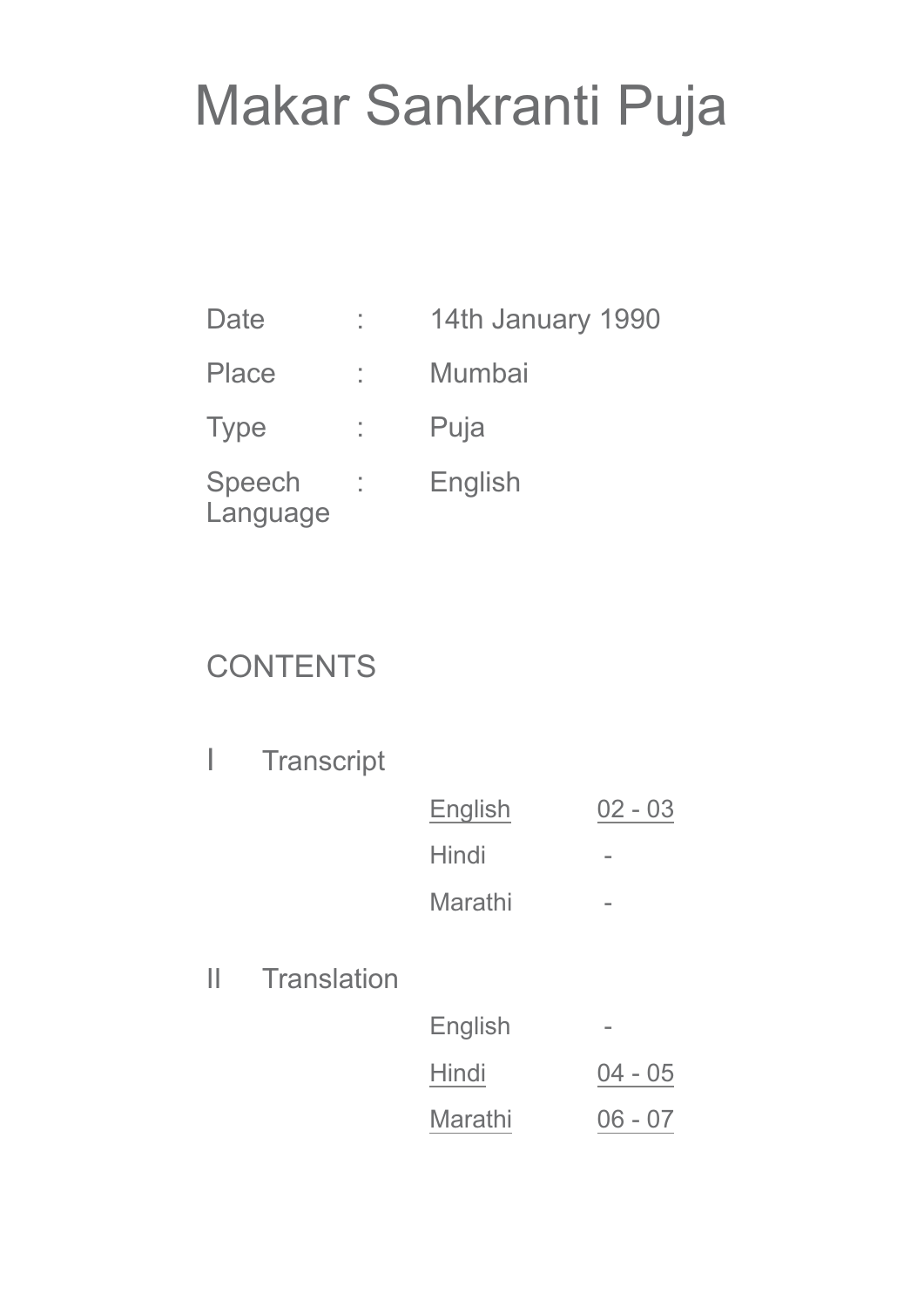#### <span id="page-1-0"></span>ORIGINAL TRANSCRIPT ENGLISH TALK

Today is a day for us to celebrate in India very much and may be also most of the year, because the Sun goes down to the, to the Capricorn and from Capricorn it then comes to tropic of Cancer. When the Sun comes on this Earth back, then all the creativity of the Mother Earth starts, acting and She creates such beautiful things like flowers, such nice things, nourishing things like fruits and fulfilling things like fruits. She makes our eyes cool down with the greenery She has and the way She blesses us is manifold with the advent "of the Swarg  $[-$  heaven  $-$  ed]". In the same way, now that the Sun of Sahaja Yoga has risen, risen and is coming to the zenith and it has definitely shown you the result on the Earth principle that is the your Mooladhara and the creative power of that Mooladhara which is the Kundalini, has been rising and rising and rising and opening your being and showing the results in your lives which has made your lives very beautiful, which has made your life very joyous and very happy.

Now we are at a point where we have to trigger a new jump. A new flight we have to take and for this flight we have to see that we really become very light in our ideas, in our thoughts and in our conditionings. We are so much full of conditionings; all kinds of conditionings are on us. They are so deep that sometimes I fail to understand human beings. I just don't understand how they get stuck to things which are of no value, which have no sense and they get lost. In this higher jump that we are going to take, many will be left behind as a result; those who won't be able to come out of that. So at this stage, I have to request you that you should really fully dedicate yourself to meditation and surrender yourself to collectivity and everyday you must think in the evening what have I done for Sahaja Yoga? What have I done for myself? Please try to understand that there is a very big jump that we have to take. It is to be triggered and for that I would like you to be ready to be absolutely prepared, because in this jump many might be lost and many might be just left behind because they could not get over their conditionings. The conditionings are of various types as you know very well, of ignorance, blind faith and all other things that we have gone through. Also we have conditionings of our country, of our race, of our styles and so many other things by which we judge others. But we have to judge ourselves that; Are we in a Sahaj Culture or not? If we are not in the Sahaj Culture, then it is going to be very difficult that you board the ship which is going to take us all.

I have to just warn you that later on you shouldn't say that "Mother, so many were left behind"; if you find anybody is left behind, please try to help that person, please try to correct that person and with clear ideas and with clear voice and with clear cut instructions. If you really find that somebody is going down, you better warn. I am telling you all today because you will be departing that you should look after your fellow men, Sahaja Yogis and tell them that this is a very crucial time and at this time none of us should just take for granted Sahaja Yoga. All other things are just a kind of an illusion that you feel that the worldly things are all right or with the worldly things you can manage. God does not care for people who are rich or people, who are well off or people who are poor. But [BUT or WHAT] He sees, what richness you have got of Spirituality? He doesn't bother about your education, of your degrees, of your purposeness, nothing. What He sees? How innocent you are and how much you have worked for Sahaja Yoga? What you have done for God's love? So all these priorities have to be changed and one must understand that Sahaja Yoga judges you on a very subtle way. So in this last judgment now, as many people have been judged; as good people, very nice people, but still for the second jump that you are going to have, we have to be very careful; that may be some of you who think in their Heart, they are Sahaja Yogis, but are not, may be left behind. So it is important that the Sun has risen and now it has gone to the zenith and at the time of its zenith, one has to be very careful because the same Sun which has started making this beautiful greenery all around us may scorch with its heat,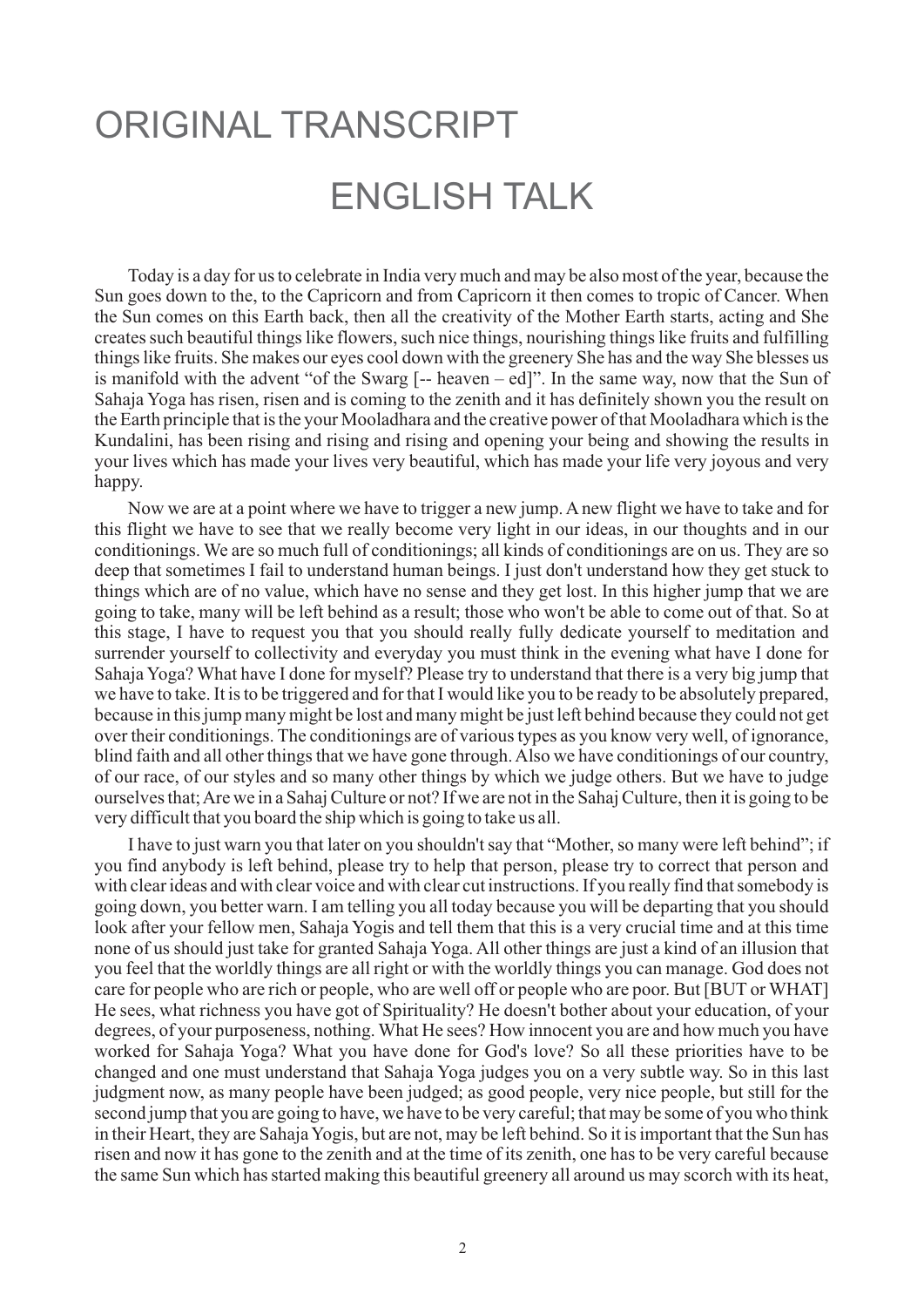many of them. So be careful and one has to be all the time under the guidance of Sahaj Yoga to understand; what is wrong with us? What is making us so heavy? What is making us so difficult?

So far I am very happy that whatever I've been telling you and whatever I've been guiding you, you have accepted it very well, calmly and sweetly and that I've tried to imbibe it in your life style. Actually after some time, I don't think that I will have to tell you, you will get our own light to see for yourself what is right and what is wrong. But still I would say for all the western people specially, that you must open your Heart in the Puja, in the music, in anything. Just see that you open your Heart. If you cannot open your Heart, this won't work because this works to Spirit which resides in your Heart. So please try to open your Heart for everything. All your conditionings, all your ego will disappears one you decide that I have to open my Heart in Sahaja Yoga.

May God bless you all.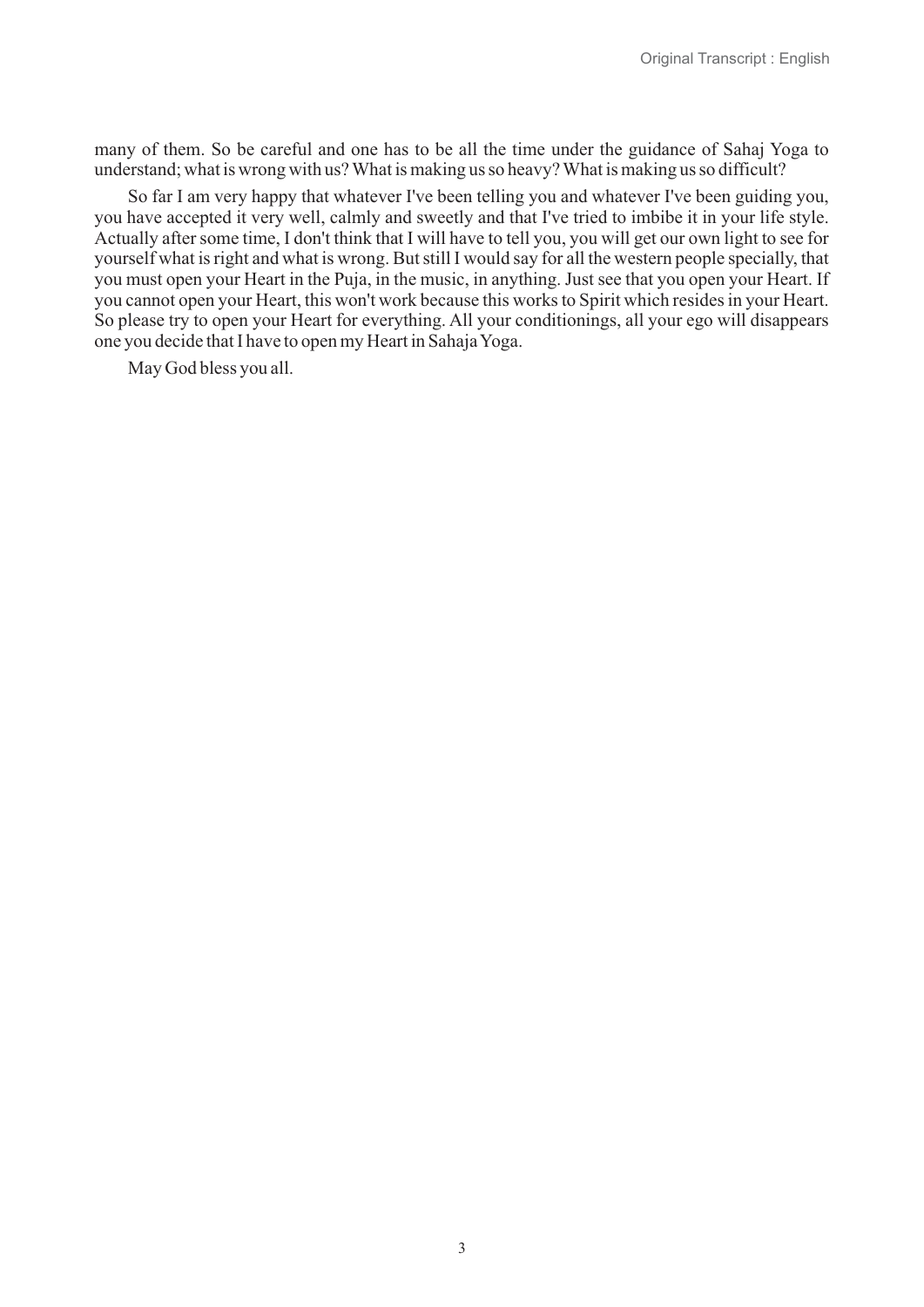## <span id="page-3-0"></span>**HINDI TRANSLATION** (English Talk)

आज का दिन भारत में हमारे लिए बहत ही खुशियों का दिन है। सूर्य अभी मकर अक्ष में है और मकर अक्ष से वह कर्कवृत्त में जब आता है तब यह सूर्य पृथ्वी के नजदीक आता है तब यह धरणीमाता सृजनशीलता से पुन: कार्यान्वित होती है और अत्यन्त सुन्दर फुलों का निर्माण करती है। सुन्दर, पौष्टिक और पूर्ण समाधान देने वाली चीज़ों का उदा.फलों का निर्माण करती है और वह अपने आँखों को हरियाली द्वारा ठण्डक पहँचाती है जो उसी के पास है। केवल सूर्य के आगमन से पृथ्वी हमें बहुविधि ऐसी चीज़ों से आशीर्वादित करती है। इसी तरह से सहजयोग के सूर्य का उदय हुआ है और शिरोबिन्द् तक पहुँच रहा है। और आपको इसका परिणाम भी दिखाया गया है भूमी तत्व पर जो कि आपका मूलाधार है और इस मूलाधार की सृजन शक्ति जो कि कुण्डलिनी है, वो चढ़ती जा रही है और आपके अस्तित्व से खेल रही है जिसका परिणाम आप अपनी जिन्दगी में देख सकते हैं जिसके कारण आपकी जिन्दगी बहत सून्दर हो गयी है, जिसने आपकी जिन्दगी को आनन्द से ओतप्रोत कर दिया है।

अब आप लोग एक ऐसी जगह पहुँच गये हैं जहाँ से एक उँची उड़ान लेनी है। इस उड़ान के समय आपको अपने विचारों पर अपनी कल्पनाऐं और अपनी शर्तें इन सब पर नजर रखनी चाहिये। इन्ही कंडिशनिंग की वजह से हम उनके जाल में हम खुद को उलझायें हुए हैं जिसके कारण हम पर उनका बुरा असर पड़ता है। मुझे यह बात समझ में नहीं आ रही है कि मूलत: जिनकी कोई किमत नहीं फिर भी हम उनसे चिपके रहते हैं, जिनमें कोई जान ही नहीं है। जब आप किसी उँचाई तक पहुँचते हैं तब बहुत से लोग पीछे रहते हैं; छूट जाते हैं कारण है कंडिशनिंग्ज। हो सकता है कोई उसमें से बाहर ही ना निकले। तो मेरी आपसे नम्र प्रार्थना है कि आपने अपने आपको ध्यान में संपूर्ण समर्पित करना है। सामुहिकता में खुद को एकरंग करना है। आपको संपूर्णतया सामुहिकता के शरण में जाना है। हर रोज आपने स्वयं को यह सवाल करना है कि, मैंने सहजयोग के लिए क्या किया? खुद के लिए मैंने क्या किया ?

कृपया आप सभी समझ लीजिए कि आपने जो जिम्मेदारी स्विकार की है उसे संपूर्णतया निभाने के लिए आपको तैयार रहना है, यह मेरी इच्छा है। ऐसा न हो कि इस उड़ान के सिलसिले में आपमें से कोई पीछे रह जाए, कोई खो जाए क्योंकि अब तक आपने अपने आपको कंडिशनिंग से बाहर नहीं निकाला है।

यह कंडिशनिंग्ज अनेक प्रकार की होती है। कोई अज्ञान में से निर्माण होती है, कोई अंधविश्वास से निर्माण होती है। या फिर उन सबसे निर्माण होती जिनका हमें सामना करना पडता हो। कभी-कभी आपने ही देश की कंडिशनिंग होती है, हमारी जाती से होती है। अपनी विशिष्ट आदतों से वे निर्माण हो सकती है। ऐसी और भी चीज़ें हैं जिनके द्वारा हम एक दूसरों को तोलते-नापते हैं मगर यहाँ हमने अपने आपको ही तौलना है। यह देखना है कि क्या हम सहज संस्कृति का पालन कर रहे हैं या नहीं। अगर आपने सहज संस्कृति को नहीं अपनाया तो आपके लिए बहत कठिन हो जाएगा। आपको सावधान करना चाहती हँ कि जो नाव सब को लेकर चलने वाली है, उस पर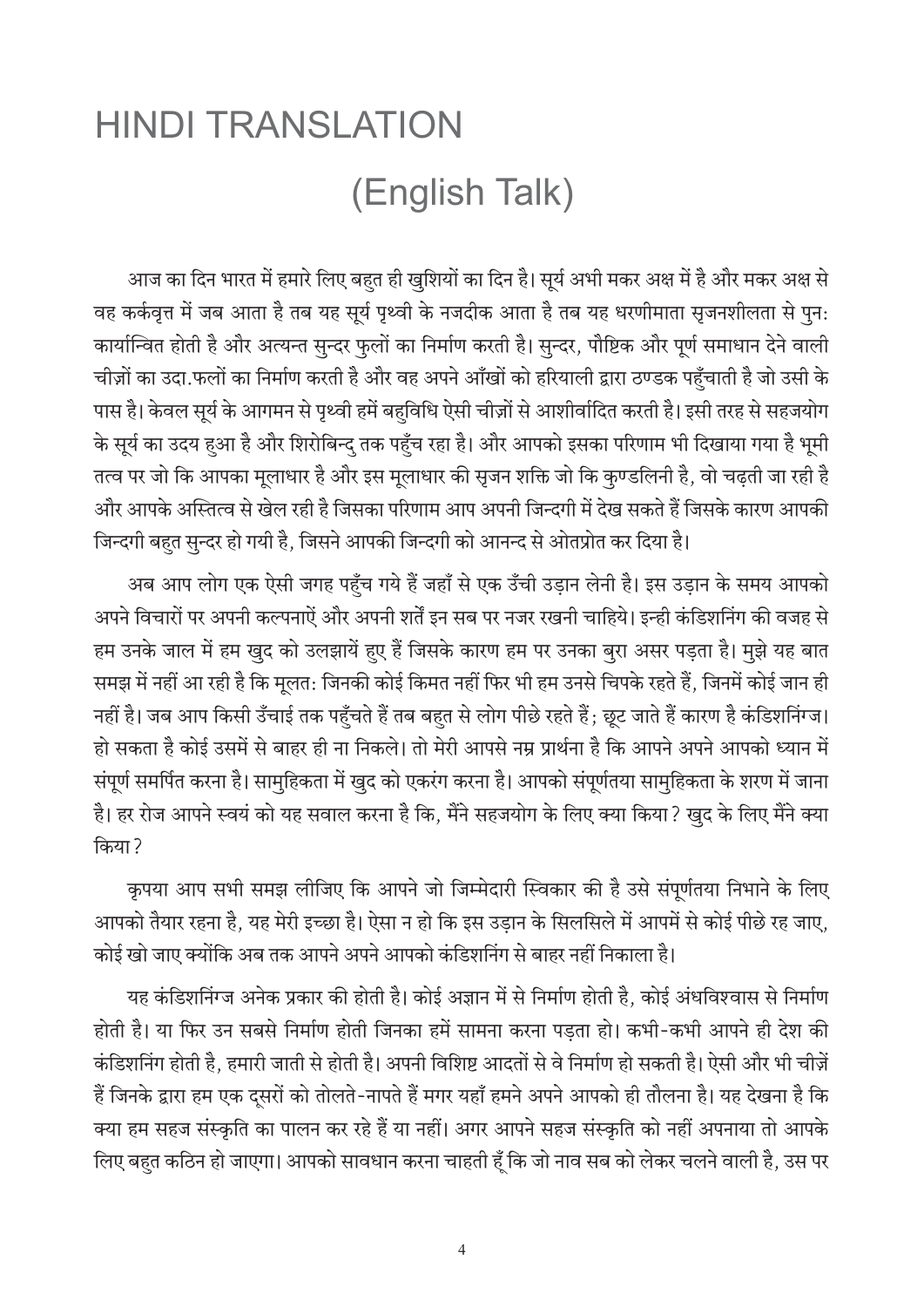आप सवार नहीं हो पाएंगे, फिर आप कहोगे कि 'माताजी, कुछ लोग तो पीछे रह गये हैं, कृपया उनकी मदद कीजिए।' ऐसे लोगों की आप मदद कीजिए, उनको वास्तविक स्थिती से पहचान करवा दीजिए। साफ शब्दों में कह दीजिए। उन्हें नेक रास्ते पर चलने की साफ-साफ सूचना दीजिए। जब भी आपको पता चलें कि वे गलत रास्ते से जा रहे हैं उन्हें सतर्क कर दीजिए। दिन-ब-दिन हालात खराब होती जा रही हैं। निर्णायक समय आ चुका है। तो

आप सभी ने सहजयोग को सहज में ना ले तो बहुत अच्छा होगा। यही मैं आपसे निवेदन करना चाहती हूँ।

बाकी सब चीज़ें एक माया जाल की तरह है जहाँ आपको भौतिक चीज़ें ठीक लगती है, उनसे आप सब कर सकते हैं, ऐसा लगता है आपको। यहाँ परमात्मा यह नहीं देखते हैं कि कौन अमिर है, कौन पैसे वाला है, कौन गरीब है। वह केवल एक ही चीज़ देखता हैं कि आप अध्यात्म की दृष्टि से कितने अमीर हैं। परमात्मा यह भी नहीं देखता कि, आपकी शैक्षिक पात्रता क्या है, आपके पास विश्वविद्यालय की कितनी उपाधियाँ हैं। आप का उद्देश्य क्या है। वह केवल यह देखता हैं कि आप कितने अबोध है। आपने सहजयोग के लिए क्या किया ? आपने ईश्वर के लिए कितना काम किया? इसलिए आपने कौन कौन सी चीज़ों को प्राधान्य देना है यह आपने तय करना है इसकी ओर नजर रखें। सहजयोग आपको अत्यन्त सूक्ष्म से आँकता है। तो अब इस निर्णायक समय में आप लोग निर्णायक जाने गये हैं। मगर आने वाली चढान के लिए आपको अत्यन्त सावधानी बरतनी है। जिनको हृदय से लगता है कि मैं एक सहजयोगी हूँ पर वास्तव में नहीं है, ऐसे लोग पीछे रह सकते हैं।

तो अब सूर्य का उदय हो चुका है। शिरोबिन्दु तक यह अत्यन्त महत्वपूर्ण बात है। ऐसे में हर एक ने अपने आप में सावधानी बरतनी है। जो सूरज अपने इर्द-गिर्द हरियाली फैलाता है वही सूरज अपनी गर्मी से हमें झुलसा सकता है। तो आप सावधानी से रहें। हर वक्त सहजयोग के मार्गदर्शन में रहें आरै देखें कि हमसे क्या गलतियाँ हुई है। हममें यह जडत्व क्यों निर्माण हुआ है, हमारा यह मार्ग क्यों दर्गम होता जा रहा है ?

अब तक तो मैं बहुत ही खुश हूँ बहुत आनन्द में हूँ कि आज तक मैं आपको जो भी कहती रही, जिस जिसका भी आपको मार्गदर्शन दिया है, वह आपने शांती से सुना और अपनाया भी है। और तो और रोज मर्रा की जिन्दगी में आपने उसे ग्रहण भी किया है, अमल भी किया है। मुझे नहीं लगता है कि कुछ समय के बाद आपको कुछ बताने की जरूरत पड़ती। आगे जा कर आपको आपके प्रकाश में ही ज्ञान हो जाएगा कि क्या गलता है क्या सही है। फिर भी मुझे लगता है कि पूजा में और संगीत में तथा और अन्य चीज़ों के लिए आप अपना हृदय खोल दें। अगर आप अपना हृदय नहीं खोलेंगे तो कोई भी चीज़ कार्यान्वित नहीं होगी। कोई भी चीज़ उसी समय कार्यान्वित होगी जब आपकी आत्मा हृदय में होगी। आपकी सभी कंडिशनिंग्ज आपका अहंकार पूर्णतया गायब हो जाएगा, अगर आप खुद ही तय करेंगे कि सहजयोग के लिए मैं अपना हृदय संपूर्णतया खोल दूँ।

आपको अनेक आशीर्वाद!

5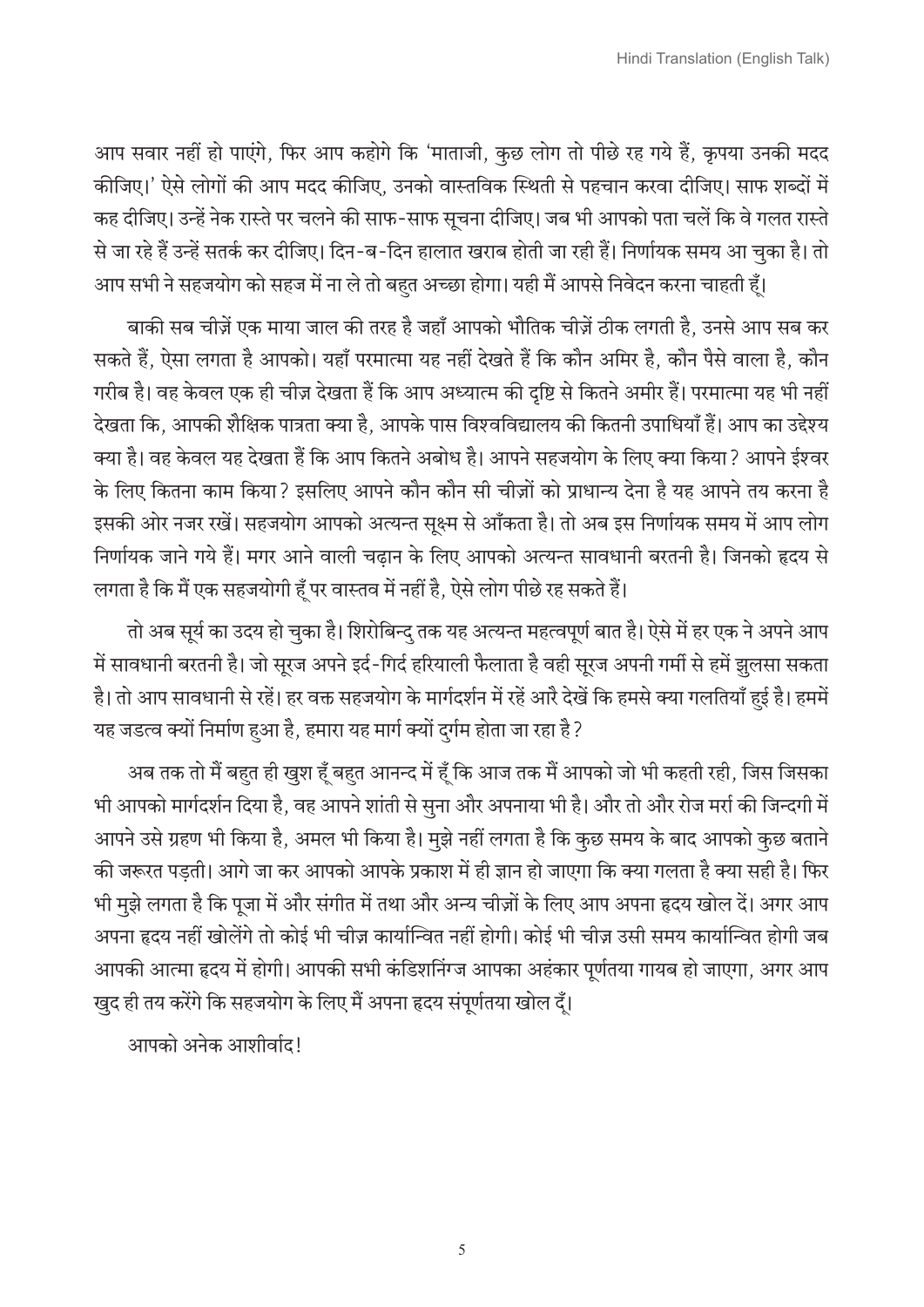### <span id="page-5-0"></span>**MARATHI TRANSLATION** (English Talk)

आजचा दिवस भारतात आपल्याला साजरा करण्याजोगा आहे कारण सूर्य हा आता मकरवृत्तात आहे आणि मकरवृत्तातून तो कर्कवृत्ताकडे येतो जेव्हा सूर्य हा पृथ्वीकडे परत येतो तेव्हा ह्या धरणीमातेची संपूर्ण सर्जनशीलता पुन्हा कार्यान्वित होते आणि ती अत्यंत सुंदर अशा फुलांची निर्मिती करते, तसेच सुंदर, पौष्टिक गोष्टींची आणि पूर्तता देणाऱ्या गोष्टींची उदा.फळांची निर्मिती आणि ती आपल्या डोळ्यांना, हिरवळीने थंडावा देते. जे तिच्याकडे आहे. सूर्याच्या केवळ आगमनाने पृथ्वी आपल्याला बहुविध अनेक अशा गोष्टींनी आशीर्वादित करते.

असाच एक सूर्य, सहजयोगाचा आता उगवला आहे आणि कळस, अगदी कळसापर्यंत. ह्याचा तुम्हाला प्रत्यय आलाच आहे. अगदी सर्वप्रथम, मुख्य असे तुमचे मुलाधार, त्या मुलाधाराची जी शक्ती, सर्जनशील शक्ती, जी कुंडलिनी उत्थान पावली आहे. जिच्या उत्थानाने तुमच्या अस्तित्वाला एक रूप आले आहे. त्याची प्रचिती तुम्हाला पदोपदी आली आहे. तुमचे जीवनच सुंदर बनले आहे. अगदी आनंदी, आनंदाने ओथंबलेले असे तुमचे जीवन झाले आहे. आता आपण अशा एका उच्च ठिकाणी पोहोचलो आहोत जिथून तुम्हाला उंच भरारी, एक उंच झेप घ्यायची आहे. ही भरारी घेतेवेळी तुम्हाला सारासार विचार, कल्पना आणि आपल्या अटी आपल्या शर्ती ह्या सर्वांकडे आपल्याला लक्ष द्यायला हवे. तुम्ही स्वत:ला ह्या कंडिशनिंगनी घेरलेले असते. सर्व कंडिशनिंगचा आपल्यावर भडिमार झालेला असतो. मला हे समजत नाही की ज्या गोष्टींची मूलत: काहीच किंमत नाही तरीही त्यांना आपण चिकटतो. ज्या अर्थहीन आहेत आणि ज्या नाहीशा होतात. ह्या उड्डाणात ही उंच उडी घेतेवेळी, ही झेप घेतेवेळी जी तुम्ही घेणार आहात त्यात बरेच जण पाठीमागे टाकले जाणार आहात. ह्याचा परिणाम म्हणून कदाचित त्यातून कोणी बाहेरही पडू शकणार नाही. तेव्हा ह्या क्षणी माझी तुम्हाला नम्र विनंती आहे की तुम्ही स्वत:ला ध्यानामध्ये संपूर्ण समर्पित करून घ्या. सामूहिकतेत स्वत:ला झोकून द्या. दररोज तुम्ही स्वत:ला हा प्रश्न केला पाहिजे की मी सहजयोगासाठी काय केले ? मी स्वतःसाठी काय केले ?

कृपया तुम्ही स्वत: हे समजून घ्या की तुम्ही ही जी झेप घेतली आहे, जी जबाबदारी स्वीकारली आहे ती संपूर्णपणे अचूकपणे घेतली पाहिजे. त्यासाठी मी तुम्हाला संपूर्ण तयारीत रहा हा सल्ला देते. संपूर्ण तयारीत राहणे म्हणजे ह्या उडीमध्ये, ह्या भरारीमध्ये तुम्ही स्वत:लाच कुठे हरवून बसाल किंवा काही पाठीमागे ही टाकले जाल. कारण तुम्ही स्वत:ला त्या कंडिशनिंगमधून बाहेर काढले नसेल.

कंडिशनिंग अनेक प्रकारच्या आहेत. काही अज्ञानातून निर्माण होतात. काही अंधविश्वासातून आणि अशा अनेक गोष्टी ज्यामधून आपल्याला जावे लागलेले असते. कधीकधी आपल्या देशाच्या कंडिशनिंग असतात, कधी आपल्या जातीच्या, काही आपल्याच विशिष्ट शैलीतून निर्माण झालेल्या असतात आणि अजून अशा बऱ्याच गोष्टी असतात ज्यातून आपण दुसऱ्यांना तोलत-मोलत असतो. परंतु इथे आपण स्वत:लाच तोलायला हवे, स्वत:ला सांगायला हवे की आपण स्वत: सहज संस्कृती अंगीकारली आहे. ही गोष्ट लक्षात नाही ठेवली तर